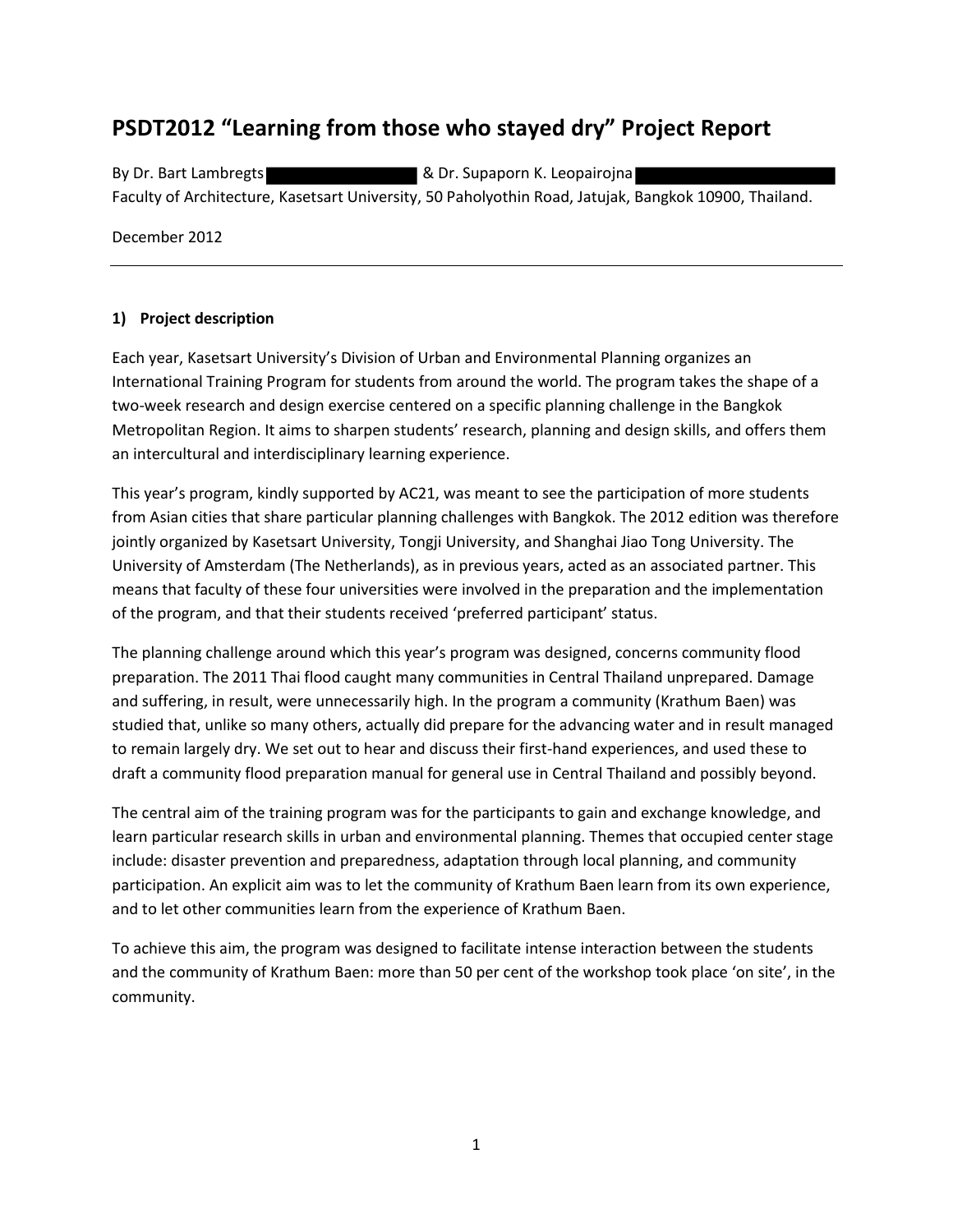#### **2) Participants and supervision**

The program attracted 18 students (target was 20) from five different countries and six different universities: six students from Thailand (Kasetsart University and AIT), three students from China (Tongji University Shanghai, AC21 partner), five students from Japan (Tokyo Institute of Technology), two students from the Netherlands (University of Amsterdam, collaborating partner) and two students from Germany (University of Oldenburg). Annex A provides a full overview of the participants. Originally, it was anticipated that there would also be students from Shanghai Jiao Tong University (the third AC21 partner) participating in the program, but unfortunately and in spite of sustained recruitment efforts, eventually no students chose to enroll.

Supervision of the program was shared between faculty of Kasetsart University (Dr. Bart Lambregts, Dr. Supaporn K. Leopairojna and Dr. Tanapon Panthasen) and Tongji University Shanghai (Prof. Yi Chen). With no students from Shanghai Jiao Tong University enrolling, it also seemed less expedient to fly in faculty from this university to share in the supervision (as was originally anticipated).

### **3) Activities and program execution**

The program was executed as planned. After support from the AC21 Special Project Fund was granted, the program was further detailed and internationally advertised. Special attention was directed to the selection of the program's case study area. Three potential sites around Bangkok were identified and assessed by means of a field visit. These were Ban Phaeo and Sananrak (mentioned in the original proposal) and Krathum Baen (neighbours of Ban Phaeo). The community of Krathum Baen eventually offered the most favorable conditions, both in terms of the learning experience it could offer and the support that could be provided by local officials and other actors.

The training program itself ran from 7 until 21 August. Annex B provides the day-to-day schedule. The first five days were mostly spent on campus and filled with lectures, a field trip, and tutorials. The second part (seven days) were spent in Krathum Baen and filled with data collection (mainly via interviews), analysis, and the formulation of recommendations for future flood management in Krathum Baen.

The program closed with a seminar held at Krathum Baen's Watergate office. Here the students presented their findings and recommendations to an audience made up of community members, including the Deputy Governor of Samut Sakorn province (of which Krathum Baen is a district).

After the program ended, Kasetsart's supervising faculty used the program's findings to compile a community flood preparation manual for distribution among communities in Central Thailand. At the time of writing (early December 2012) the manual is being readied for printing.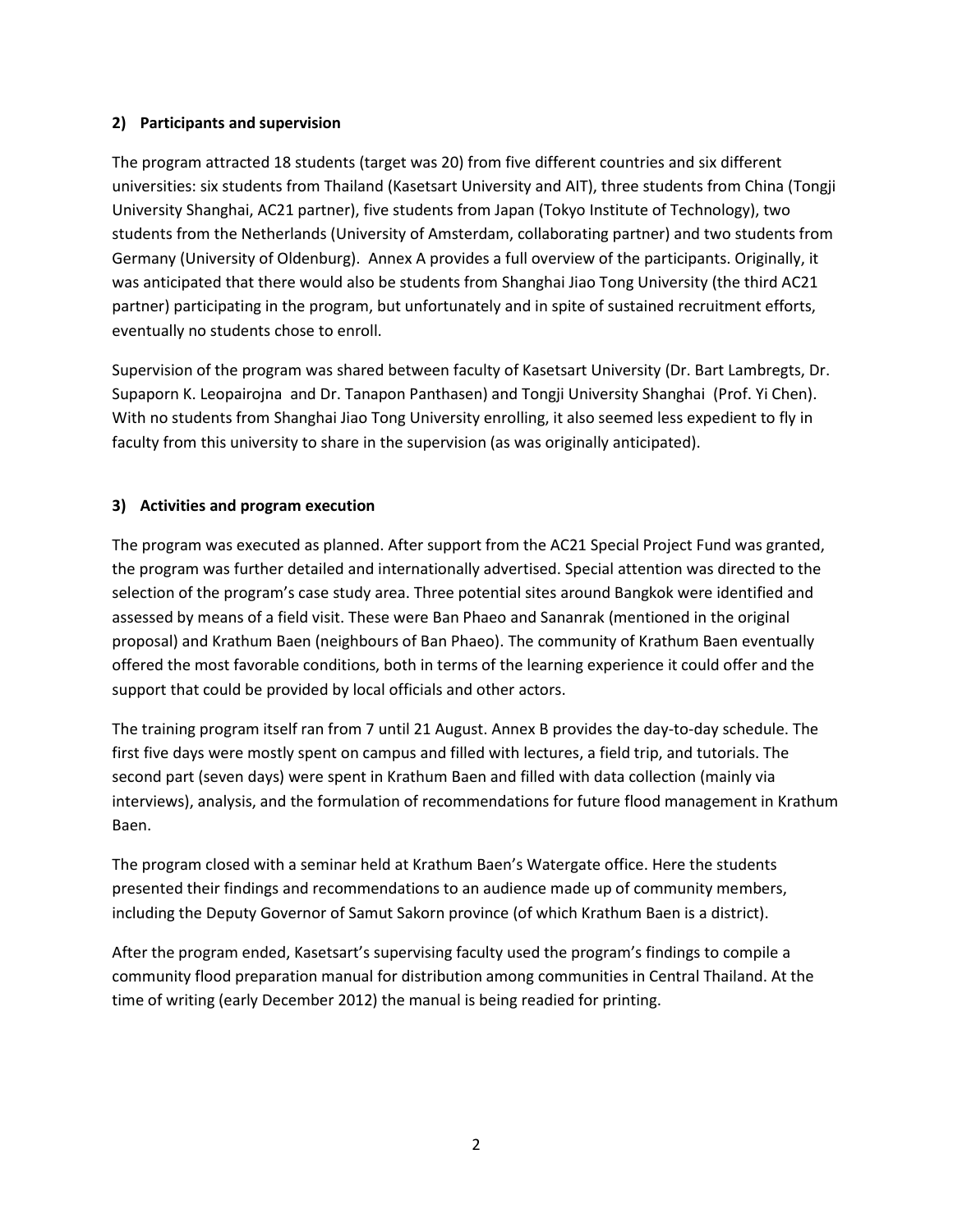#### **4) Outcomes**

The program envisaged three types of outcomes: immaterial outcomes, material outcomes and relationships.

First of all, the training program aimed to provide the participants with experience, knowledge and skills, not only with respect to the academic issues at stake (flood management), but also as responsible and reflective global citizens. Students were enabled to bolster their (academic) knowledge about particular themes and approaches (e.g. disaster prevention and integrated flood management) and were given an opportunity to enrich and test their knowledge by hands-on experience. From the feedback forms filled out by the students after completion of the program we may derive that the program delivered in this respect. The community of Krathum Baen, in turn, received new knowledge and ideas that may help them to be better prepared for the next flood event.

Second, in terms of material results the training program was meant to produce a generic community flood preparation manual that can be used by communities across Central Thailand, and possibly even beyond. This manual is currently (early December) being readied for printing and will also become available online. There will be a Thai language version for distribution among Thai communities and an English version for distribution among the international participants and possibly beyond. In addition, insights gained from the program will be presented in various flood management seminars that will be held in Bangkok in December 2012, January 2013 and possibly later on. In the process they will also find their way into one or more academic papers.

Finally, the program has been very helpful in creating a collaborative relation between the four universities involved (notably between Kasetsart University, Tongji University Shanghai and the University of Amsterdam). Especially the fact that Prof. Yi Chen (of Tongji University Shanghai ) was able to stay at Kasetsart during a substantial part of the program, has been very instrumental in deepening the ties between Tongji and Kasetsart. Intentions are there to join forces again next year, in PSDT2013. The students, in the meantime, are still in contact with each other on Facebook, meaning that the program has also helped to create lasting (at least for the time being) relations between them.

#### **5) Follow-up**

The collaboration between the four universities in PSDT2012 has laid the foundation for further collaborative activities in the (near) future. Intentions have been expressed to seek each other's cooperation again in the organization of PST2013 in July or August 2013. Meanwhile, Kasetsart University and the University of Amsterdam have agreed to jointly organize a research seminar about the "Next wave of Globalization" in April 2013 (in Bangkok). The year 2013 will also see explorations into the scope for an MoU between Kasetsart University and Tongji University and possibly Shanghai Jiao Tong University, which could form the basis for a further extension of collaborative activities also in the domain of regular education.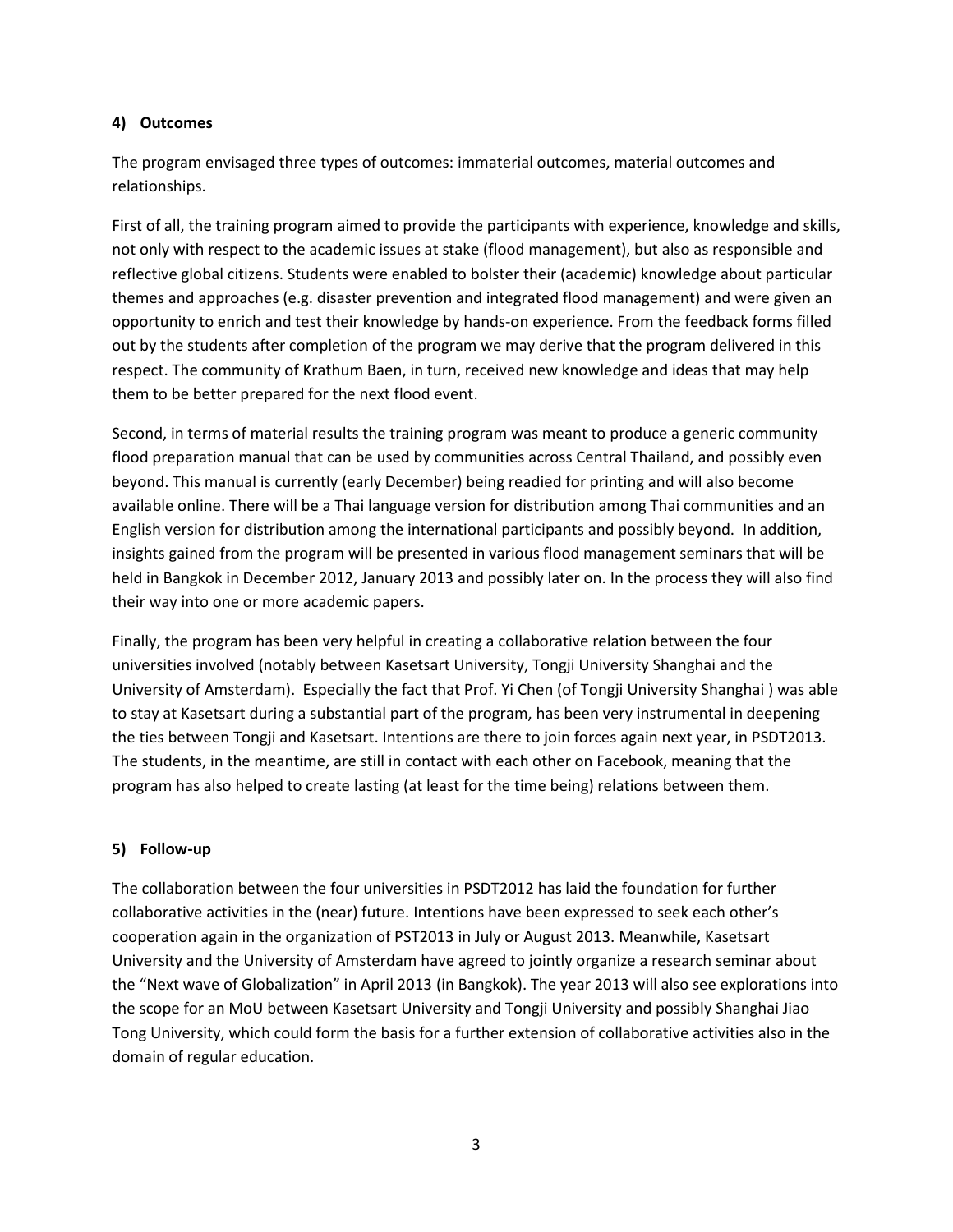# **Annex A: PSDT2012 participants**

|                | <b>Name</b>       | <b>University</b>  | <b>Department</b>                        | Level         |
|----------------|-------------------|--------------------|------------------------------------------|---------------|
| $\mathbf{1}$   | Ms Carla Kuhmann  | University of      | Institute for Biology and                | <b>MSc</b>    |
|                |                   | Oldenburg          | <b>Environmental Sciences</b>            |               |
| $\overline{2}$ | Ms Sarah Wolff    | University of      | <b>Natural Science</b>                   | Ma            |
|                |                   | Oldenburg          |                                          |               |
| 3              | Mr Gaochao Chen   | Tokyo Institute of | <b>International Development</b>         | Adv. Ba       |
|                |                   | Technology         | Engineering                              |               |
| 4              | Mr Tianyang Min   | Tokyo Institute of | <b>International Development</b>         | Adv. Ba       |
|                |                   | Technology         | Engineering                              |               |
| 5.             | Mr Wataru Saito   | Tokyo Institute of | <b>International Development</b>         | Adv. Ba       |
|                |                   | Technology         | Engineering                              |               |
| 6              | Mr Zhenqiang Shi  | Tokyo Institute of | <b>International Development</b>         | Adv. Ba       |
|                |                   | Technology         | Engineering                              |               |
| $\overline{7}$ | Mr Shizhi Zhang   | Tokyo Institute of | <b>International Development</b>         | Adv. Ba       |
|                |                   | Technology         | Engineering                              |               |
| 8              | Mr Koen Tulleners | University of      | <b>International Development Studies</b> | Adv. Ba       |
|                |                   | Amsterdam          |                                          |               |
| 9              | Mr Timo Boekel    | University of      | <b>International Development Studies</b> | Ma            |
|                |                   | Amsterdam          |                                          |               |
| 10             | Ms Zhaoying Zhu   | Tongji University  | College of architecture and urban        | Adv. Ba       |
|                |                   | Shanghai           | planning                                 |               |
| 11             | Mr Jiajun Chen    | Tongji University  | College of architecture and urban        | Adv. Ba       |
|                |                   | Shanghai           | planning                                 |               |
| 12             | Mr Tian Xue       | Tongji University  | College of architecture and urban        | Ma            |
|                |                   | Shanghai           | planning                                 |               |
| 13             | Ms Chidchanok     | Asian Institute of | <b>Regional Rural Development and</b>    | PhD candidate |
|                | Apipoonyanon      | Technology (AIT)   | Planning                                 |               |
| 14             | Mr Apichart       | Asian Institute of | <b>Urban Environmental Management</b>    | <b>MSc</b>    |
|                | Chomboon          | Technology (AIT)   |                                          |               |
| 15             | Mr Arkarlat       | Asian Institute of | Urban Environmental Management /         | PhD candidate |
|                | Kunvitaya         | Technology (AIT)   | <b>SERD</b>                              |               |
| 16             | Mr Nares          | Kasetsart          | <b>Faculty of Architecture</b>           | PhD candidate |
|                | Washirapantsakul  | University         |                                          |               |
| 17             | Mr Somparb        | Kasetsart          | Faculty of Architecture / MUEP           | Ma            |
|                | Suwangaveegran    | University         |                                          |               |
| 18             | Puvadach          | Kasetsart          | Faculty of Architecture / MUEP           | Ma            |
|                | Tananpokin        | University         | (participant and local liaison officer)  |               |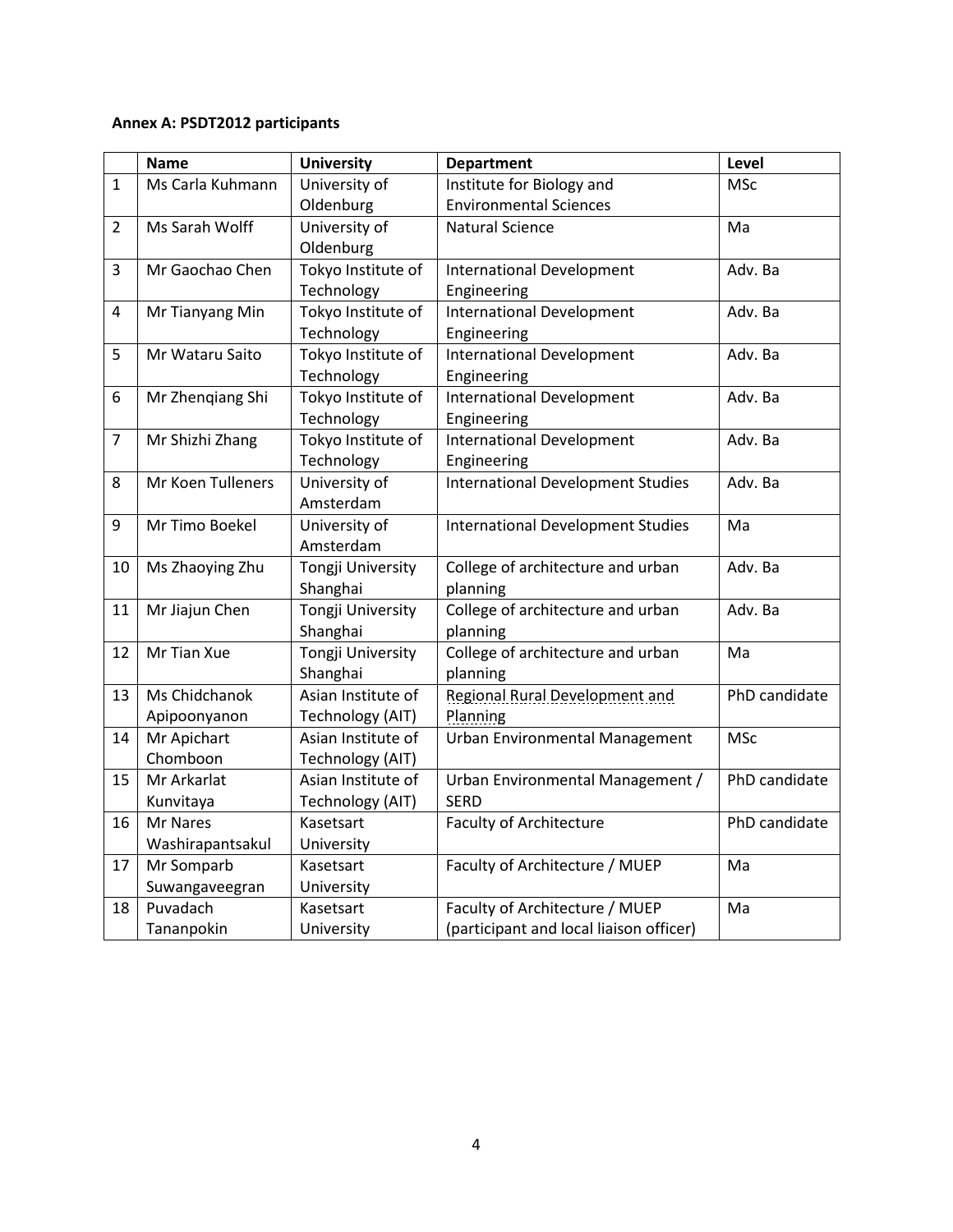# **Annex B: PSDT2012 day-to-day program**

| Day                    | <b>Time</b> | <b>Activity</b>                                                                            |
|------------------------|-------------|--------------------------------------------------------------------------------------------|
| Tue 7/8                | 12.45       | Registration                                                                               |
| Nakorn                 | 13:00       | Opening & welcome by Dr. Tanapon Panthasen, Assistant Dean of the Faculty of               |
| Srivijarana            |             | Architecture                                                                               |
| Meeting<br>Room, 2nd   | 13:15       | Introduction to the workshop (Dr. Bart Lambregts)                                          |
| Floor, Faculty         | 14:15       | Coffee break                                                                               |
| of                     | 14:30       | Lecture 1: Introduction to the 2011 flood (Dr. Bart Lambregts) and a first-hand flood      |
| Architecture           |             | experience account (Dr. Tanapon Panthasen)                                                 |
|                        | 16:30       | Introduction to the field trip (Dr. Supaporn K. Leopairojna)                               |
|                        | 17:30       | Joint buffet dinner (at Faculty canteen)                                                   |
| <b>Wed 8/8</b>         |             | Field trip to Pathum Thani / Nonthaburi to visit some areas that were hard hit by the 2011 |
|                        |             | flood                                                                                      |
|                        | 09:00       | Leave KU                                                                                   |
|                        | 10:00       | Arrive at TU, attend a presentation about the 2012 flood in TU by Assoc. Prof. Dr. Parinya |
|                        |             | Thewanaruemitkun - Vice Rector for Student Affairs, TU                                     |
|                        | 11:00       | Visit TU and AIT                                                                           |
|                        | 12:00       | Lunch at AIT cafeteria                                                                     |
|                        | 13:00       | Visit Nava Nakorn Industrial Estate                                                        |
|                        | 15:30-      | Back at KU, presentation about the 2012 flood in KU by Dr. Supaporn and discussion about   |
|                        | 17:00       | impressions from the field trip                                                            |
| Thu 9/8                | 09:15       | Meet the work space (Nakorn Srivijarana Meeting Room, 2nd Floor, Faculty of Architecture,  |
| Nakorn                 |             | KU)                                                                                        |
| Srivijarana<br>Meeting | 09:30       | Lecture 2: Reading rural landscapes, understanding water management in the Chao Phraya     |
| Room, 2nd              |             | Delta (Assist. Prof.Dr.M.L. Vudipong Davivongs, Faculty of Architecture, Division of       |
| Floor                  |             | Landscape Architecture, KU)                                                                |
|                        | 10:45       | Coffee break                                                                               |
|                        | 11:00       | Lecture 3: Flood resilience strategies in Thailand (bottom-up approaches) (Dr.Pakamas      |
|                        |             | Thinphanga, Senior Researcher at the Thailand Environment Institute)                       |
|                        | 12:15       | Lunch                                                                                      |
|                        | 13:00-      | Preparation fieldwork: identifying themes for study, split-up in subgroups                 |
|                        | 17:00       |                                                                                            |
| Fri 10/8               | 09:30       | Lecture 4: Flood management strategies in Thailand (top-down approaches) (Assoc.           |
| Room 2402,             |             | Prof.Dr. Eggarin Anukulyudhathon, Faculty of Architecture, Division of Urban and           |
| 4 <sup>th</sup> floor  |             | Environmental Planning, KU)                                                                |
|                        | 10:45       | Coffee break                                                                               |
|                        | 11:00       | Preparation fieldwork: identifying actors and developing research strategies               |
|                        | 12:15       | Lunch                                                                                      |
|                        | 13:00       | Lecture 5: Community, governance and participation in (rural) Thailand (Aj. Tanaradee      |
|                        |             | Kumya, Head of the Department of Sociology and Anthropology, Faculty of Social Sciences,   |
|                        |             | KU)                                                                                        |
|                        | 14:15-      | Preparation fieldwork: identifying actors and developing research strategies               |
|                        | 17:00       |                                                                                            |
| Sat 11/8               | 10:00       | Presentation fieldwork plans                                                               |
| Nakorn<br>Srivijarana  | 12:00       | Lunch                                                                                      |
| Meeting                | 13:00       | Lecture 6: Experiences from Shanghai (Prof.Dr. Chen Yi, College of Architecture and Urban  |
| Room, 2nd              |             | Planning, Tongji University, Shanghai)                                                     |
| Floor                  | $14:15-$    | Adopting fieldwork plans on the basis of comments                                          |
|                        | 17:00       |                                                                                            |
| Sun 12/8               |             | Free                                                                                       |
| Mon 13/8               | 09:00       | Move to Krathum Baen, check-in at accommodation                                            |